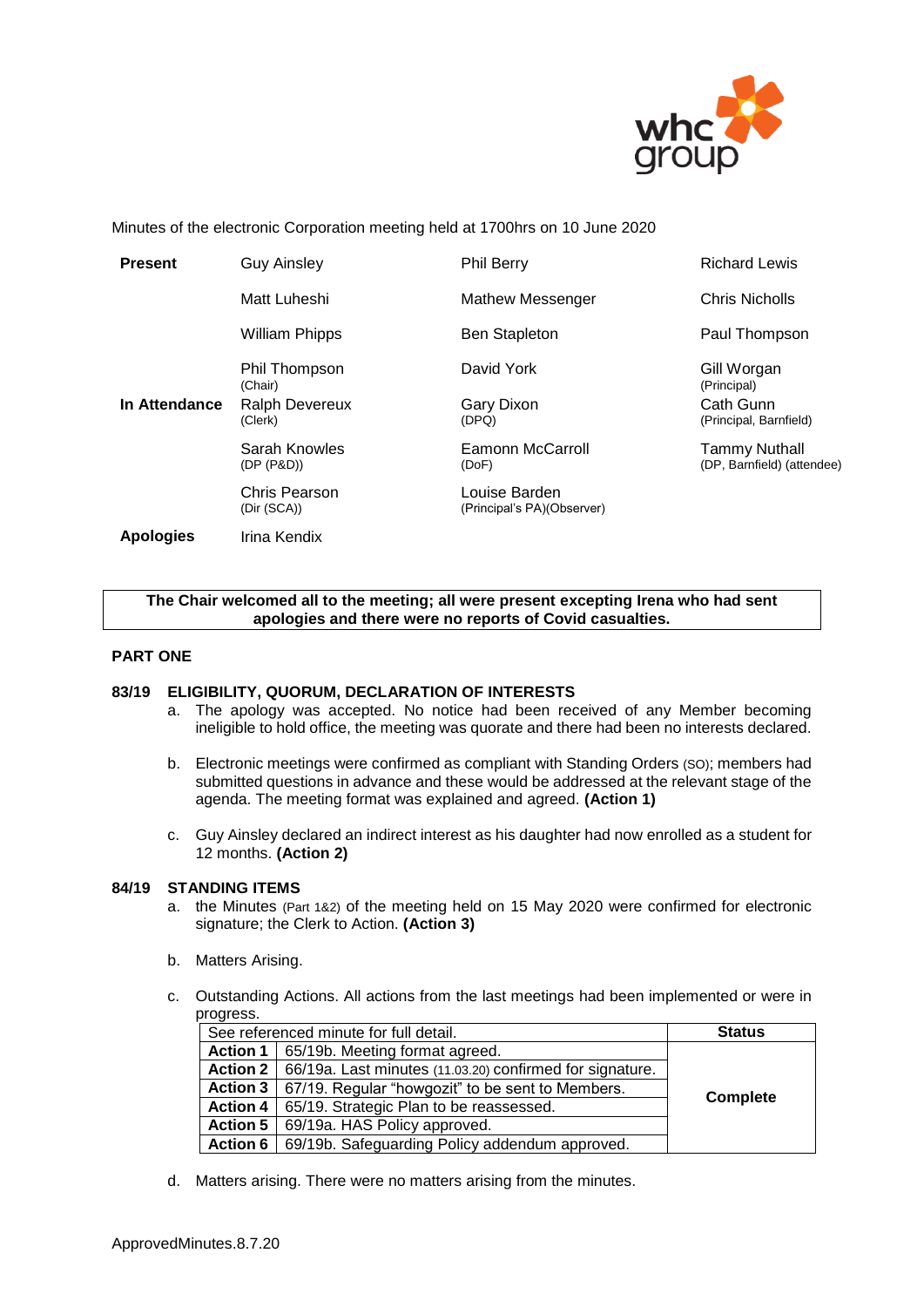- e. Urgent Business. There was no urgent business requested.
- **a. The information was received and noted***.*
- **b. Actions had been identified. (Register 94/19 below)**

# **85/19 PRINCIPAL'S REPORT**

The Principal's report covered detail outside the scope of the agenda, it had been circulated in advance and was received; several points were considered further:

- a. Performance Dashboard. Performance detail would be considered at Item 4b.
- b. Technical Qualifications (T Levels), Confirmation had been received from the Education and Skills Funding Agency (ESFA) that the application to deliver T Level (Education and Childcare) wef 2022 had been approved. Twice yearly implementation plans leading up to that delivery were required starting in December 2020. Provider Inductions and Training would start in July 2020 led by DfE, providing further guidance and information about preparations for T Level delivery as well as information about ongoing support.
- c. Capital Projects. Some updates to the report were explained:
	- (i) the New Bedford Road development had received approval for both the new College and the family homes development with S102 exemption, meaning a relaxation of just under £3m. The scheme had a S106 requirement of £80k to be paid by the developer to Sport England to support construction of a new sports facility in the town. This was excellent news, which was unanimously welcomed and congratulations were recorded to all involved;
	- (ii) Hemel Hempstead (HH) Phase 2. Occupation of the completed building would be affected in the coming week; and
	- (iii) Bute Street. Contracts for the "put and call" arrangement had been exchanged on the previous day and full payment was expected in the next few days, there was no S106 involvement.
- **a. The information was received and noted***.*
- **b. Actions had been identified. (Register 94/19 below)**

# **86/19 CLOSURE AND REMOTE WORKING**

Both Colleges would open to some students from 15 June, the Nursery had opened on I June; the comprehensive paper included all relevant information. All official advice and guidance were being strictly followed in preparation and sufficient Personal Protective Equipment (PPE) was in stock. Remote provision continued with reassuringly high engagement, innovative improvements included an enrichment (on-line leisure and recreation) programme, which would remain available until September. Full line manager support for colleagues including regular information regarding mental health and wellbeing continued to be a priority. Evaluation of risk continued by all with reference to the dedicated Covid-19 Risk Register, which was attached to the Paper the impact of the mitigating actions was now influencing residual scores. Also, guidance on completion for students on occupational courses had recently been released easing that risk. An improved position would be presented at the next meeting.

- a. Apprenticeships. Some apprenticeships would roll over into the following year and deferred months funding would be paid at that point. There had been some talk of an Apprenticeship Guarantee for all 16-25 yr olds, but there had been no official information. Six apprentices had been made redundant and all were contacted weekly to support their job search, help included signposting to "Get My First Job", CV writing and interview skills; they were allowed 12 weeks to get a new job and continue their apprenticeship.
- b. Leavers. The number of jobs is likely to be reduced prompting some students planning to leave in 2020 to continue their studies, funding would then work as a new learner and the 16-19, AEB, HE, tuition fees, apprenticeship funding or loans funding would apply, subject to any funding interim announcements.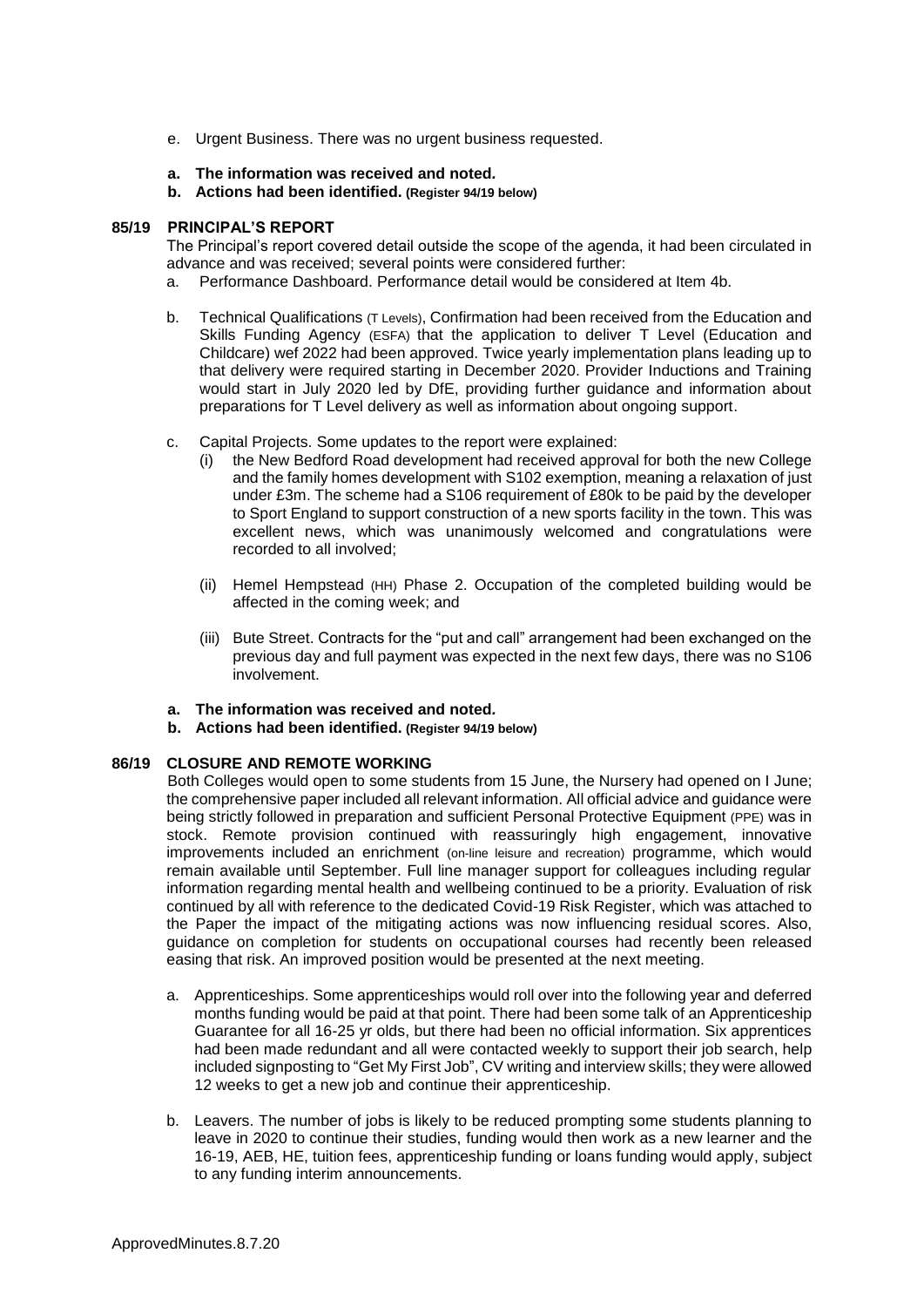c. Re-opening. Looking ahead for full opening in September, preparations assuming that Covid 19 restrictions will remain extant were well underway and were considered and discussed, Members were assured that the College was prepared and could confidently open the doors for the return of the student body. There would be considerable apprehension amongst stakeholders over the wider re-opening environmental implications, not least the public transport element, and sound assurance would help to reduce these understandable feelings. The important fact that the incoming cohort would have been without face to face teaching for 6 months would also influence the issue. Clearly visible elements such as easily accessible sanitisation stations, floor markings and informative easily understood directions were all welcomed.

# **The information was received.**

# **87/19 QUALIFICATION OUTCOME**

Work on predicting student qualification outcomes was progressing, this was a complex process, which differed for each awarding body. Predictions were robustly internally moderated by the Quality Team and senior leaders were closely monitoring the whole process to ensure reliability, fairness and accuracy. The judgements would be submitted to the awarding bodies for external moderation and the final grades would be confirmed in August; Members would be informed of the outcome at the October meeting, when the annual Self-Assessment Report (SAR) would be presented. **(Action 4)** The comprehensive paper had been circulated to all at least 7 days previously and explained that a wide range of data had informed the predictions, including all records, mock examination outcomes and non-examined assessments; students had then been ranked against peer groups. Improvements in GCSE outcomes at WHC were predicted to be similar to past incremental annual improvements, however the substantial postmerger improvements at Barnfield may be questioned by external moderators and a robust evidential statement would accompany the submission. The Colleges would be treated as 2 distinct agencies for this process. These comments applied equally to vocational qualifications. Appeals against the assessed grades by students were expected.

- **a. The information was received and noted***.*
- **b. Actions had been identified. (Register 94/19 below)**

# **88/19 STRATEGIC PLAN**

The Strategic Plan was 2 years into the 3-year coverage but the rapidly changing environment had prompted early scrutiny and a strategic review had been initiated, the scope was to assess how Covid had impacted locally, regionally and nationally in terms of economy, businesses and skills. It remained vital that the College maintained the ability to respond quickly to change and flexibly to provide an appropriate training, support and education portfolio. Reduced employment opportunities may well result in demand for further training. The College AEB budget (+£4m) was to fund adult training and education and long and short qualifications would be on offer to enable reskill/upskill opportunities; the sector was lobbying for greater flexibility to add to the current skills qualification portfolio or to include units of qualifications for example, that would benefit adults, but were currently unfunded. The adult portfolio would be refined as more information emerged. Such a move would require sourcing of specialist teachers - a challenge, for example, construction where competitive salaries are earned on sites. But during high unemployment, these occupations explore other routes such as teaching. The College had secured a grant from the Education Training Foundation (£55k) to help with this. The circulated paper comprehensively examined current intelligence on the effect on stakeholders and outlined the initial responses. Predictive data on the effect of the virus indicated a relatively low overall effect in Watford and HH however Luton was likely to suffer disproportionately through high reliance on the airport, retail and manufacturing. The outcome of today's considerations would be presented to the Corporation in November to inform refreshing of the Strategic Plan.

#### **The information was received and noted.**

#### **89/19 APPLICATIONS**

Application numbers were a sound indicator of progress towards enrolment targets and the age 16-18 full-time student element was the largest element and provided the greatest proportion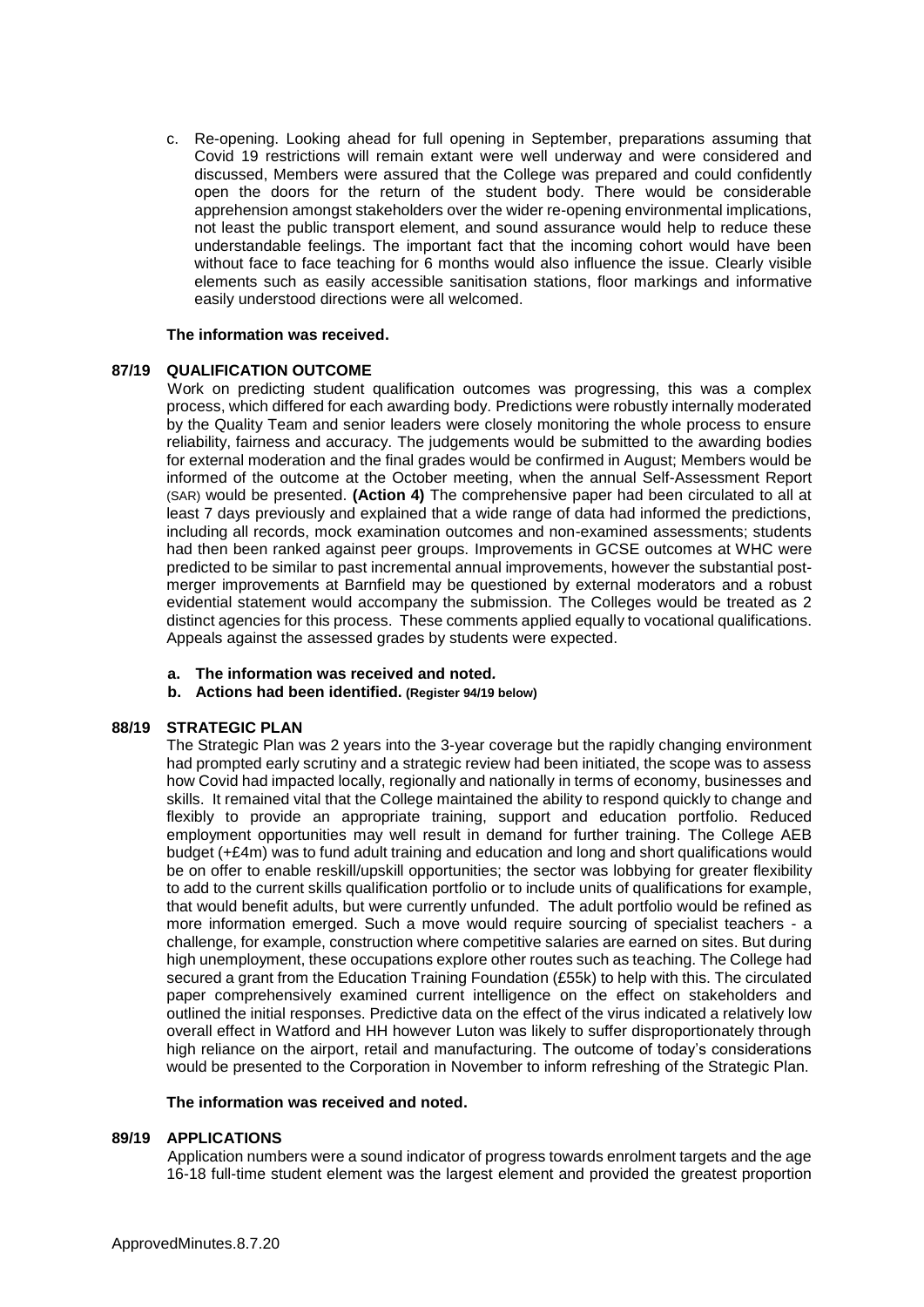of income. The enrolment target for this was 5764 for both colleges combined, this represented growth of 133 over the previous year and would yield c£30m income. A mixture of class and on-line delivery would be provided and it was hoped would prove popular and successful. The paper explained clearly how the marketing and communications programme was functioning and emphasised that flexibility would remain the mantra as the situation developed; this particularly in respect of Covid and the resultant use of virtual media. Currently there had been 722 applications to Barnfield, an increase of 50 over this point in the previous year and 3370 for WHC, 12 more than the previous year. The increase at Barnfield was notable since 46 were applications for L3 provision. Key observations from the applications had been listed and were noted.

# **The information was received and noted.**

# **90/19 GOVERNANCE**

- a. Meeting Schedule. The suggested meeting schedule for the coming year was discussed, it was agreed to hold an early meeting at the new HH Campus and that would be advised. **(Action 5)** It was noted that the Audit Committee may decide to hold an additional meeting, possibly in October.
- b. End of Term. The Corporation Chair, Phil Thompson term of office would end on 8 July 2020, he was eligible for and was unanimously reappointed and invited to remain as Chair, which he graciously accepted. **(Action 6)**
- c. Member Vacancies. The search for new Corporation members, particularly from the Luton area, continued; 2 likely candidates had recently emerged and in line with the recruitment process the Chair would meet them both informally and if necessary the Search and Governance Committee would call them for interview. If both proved suitable then they would be recommended and the membership number adjusted.
- **a. The information was received and noted***.*
- **b. Actions had been identified. (Register 94/19 below)**

# **91/19 MEMBERS**

The safeguarding nominee had explained at the last meeting that the frequency of team meetings had been increased to monthly during lockdown the first of those had now been held and the proceedings were discussed. Details of how meaningful contact and necessary intervention was achieved was considered. There had been no increase in issues and details of an actual incident were explained, Members took comfort from the information and thanks were recorded to ML for his work in this area.

# **The information was received and noted***.*

#### **92/19 URGENT BUSINESS**

There had been no urgent business requested.

# **93/19 DATE OF NEXT MEETING**

The next meeting would be at 1700 on 8 July 2020, probably on-line since social distancing was likely to remain in force.

# **94/19 ACTION REGISTER**

| See referenced minute for full detail. |                                                     | Resp         | <b>Date</b> |
|----------------------------------------|-----------------------------------------------------|--------------|-------------|
|                                        | Action 1   83/19b. Meeting format agreed.           | <b>Chair</b> |             |
|                                        | Action 2   33/19c. GA indirect interest declared.   |              | Wie         |
| <b>Action 3</b>                        | 84/19a. Last minutes confirmed for signature.       |              |             |
| Action 4                               | 87/19. SAR presented to October meeting.            | <b>Clerk</b> | 14.10.20    |
| <b>Action 5</b>                        | 90/19a. Corporation meeting tbh at HH new building. |              | asap        |
| <b>Action 6</b>                        | 90/19b. PT re-appointed as Member and Chair.        |              | 08.07.20    |

Ralph Devereux (Clerk) for Phil Thompson (Chair) (Jul 10, 2020 09:34 GMT+1) [Ralph Devereux \(Clerk\) for Phil Thompson \(Chair\)](https://eu1.documents.adobe.com/verifier?tx=CBJCHBCAABAA--xkU_Ig60qYNWY8JGptFOkvwk89c2zt)